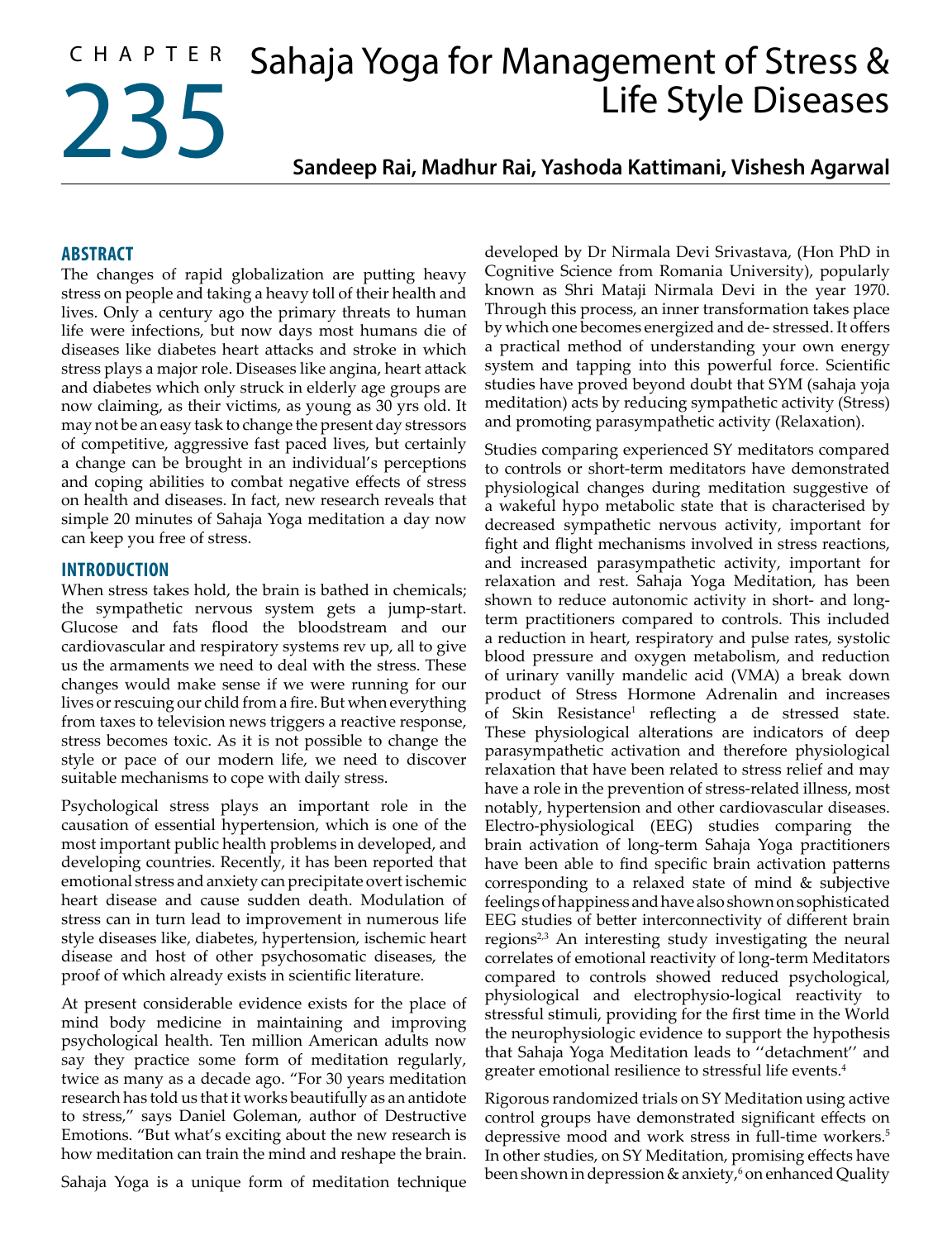**1070** of life<sup>7</sup> and on improving Psychological health in a diverse group of population consisting of different nationalities and age groups.<sup>8</sup> In fact, the same physiological effects achieved with Sahaja Yoga Meditation in healthy individuals, could also be achieved in patients with asthma, hypertension, epilepsy and Diabetes, after few weeks of Meditation training, which furthermore were related to the significant reduction of Blood pressure, attacks of epilepsy & asthma & improvements in Diabetes Control& ADHD in children.6,9,10,12,13-16

Two large controlled studies recently completed in the Physiology & Medicine Department of MGM Institute of Health Sciences, Navi Mumbai by the authors on effects of Sahaja Yoga meditation on endothelial function, oxidative stress, serum cortisol, perceived stress levels and HRV found a very significant improvement in heart rate variability, endothelial function and serum cortisol levels and found significantly decreased oxidative stress and perceived stress levels in long term Sahaja Yoga meditators as compared to general healthy population who were not practicing any meditation.<sup>17</sup>

- Perceived Stress: PSS is the most widely used scale for assessing stressfulness of events, physical and psychiatric diseases and stress management programs. Meditation not only improves one's subjective ability to cope, but also one's behavioral ability to cope through reduced reactivity to external stimuli and quicker response to stressor. In our study the perceived scores in SYM group were significantly less compared to that in the Non Yoga healthy group. Thus it was clearly evident that the SYM group was overall all less stressed and their Perceived stress levels were found to be lower in as compared to non yoga group.
- Serum Cortisol levels (a biological marker of stress) was measured in the long term SY meditators and compared it to the Healthy non meditators. Most previous studies have found that urine and plasma cortisol levels are decreased during meditation. This release of cortisol in response to an acute stressor is believed to be involved in promoting survival functions, such as increasing blood pressure and blood sugar levels and promoting analgesia. However, despite their protective effects during times of stress, chronic elevations of glucocorticoids can have damaging effects on the body over time, particularly when acute responses to stress becomes chronic. In our study SYM Group showed lower Cortisol levels. Higher serum Cortisol values in the Non Yoga group indicated higher stress levels in them.
- ENDOTHELIAL FUNCTION: Nitric oxide is a soluble gas continuously synthesized by the endothelium. This substance has a wide range of biological properties that maintain vascular homeostasis. Diminished nitric oxide bioactivity may cause constriction of coronary arteries during mental stress and exercise and can contribute to

provocation of myocardial ischemia in patients with coronary artery disease. In the present study, Serum Nitrite was measured in both the groups for an indirect assessment of Nitric Oxide (NO) levels in the body. NO levels correlate very well with the endothelial function of the body. Our study showed, that the Mean value of Serum Nitrite in SYM Yoga Group were significantly more than in the Non Yoga Group. This indicated a Better Endothelial Functioning in The long term Sahaja Yoga Meditators.

#### **HEART RATE VARIABILITY**

The heart is also where researchers discovered the body's best biological indicator of stress: heart rate variability. Heart rate variability is the cutting edge of current cardiology research. In essence, HRV provides a picture of the interplay between the sympathetic and parasympathetic branches of ANS. Cardiovascular disease (CVD) is the leading cause of death and disability worldwide. Autonomic imbalance, characterized by a hyperactive sympathetic system and a hypoactive parasympathetic system, is associated with various pathological conditions. Over time, excessive energy demands on the system can lead to premature aging and diseases. Therefore, autonomic imbalance may be a final common pathway to increased morbidity and mortality from a host of conditions and diseases, including cardiovascular disease. Substantial evidence exists to support the notion that decreased HRV precedes the development of a number of risk factors. Studies have shown that Work stress has shown to decrease HRV, which is in itself is a major risk factor for cardiovascular morbidity and mortality. The effects of modifiable risk factors might be prevented or minimized by engaging in behaviors that might increase HRV. In healthy individuals, acute increases in HF-HRV generally occur in response to positive-emotion induction, relaxation and meditation. Our study showed the mean LF/HF ratio of the SYM Group was significantly lower than the Non Yoga Group. The lower LF/HF ratio in Yoga Group indicated a better Sympathovagal Balance in Yoga subjects. Also higher levels of HF which were recorded in the Yoga Group Indicated a Parasympathetic Dominant (Relaxed) State in Sahaja Yoga Meditation Subjects. It is now amply clear that autonomic imbalance might be the final common pathway linking a host of disorders and conditions to death and disease. Thus, changes in Life style & behaviors like incorporating Sahaja Yoga Meditation in daily life can alter this autonomic imbalance toward a more salubrious profile may serve to prevent or at least minimize the effects of certain factors on the risk for cardiovascular disease and death.

#### **HOW YOGIC MEDITATION REDUCES STRESS?**

The Possible Mechanisms, Mammals, including humans, have over millions of years evolved the ability to deal rapidly and reflexively with perceived threats to survival and this ability has conferred a considerable survival advantage to this group of animals. In humans however, the same stress response can be triggered in situations